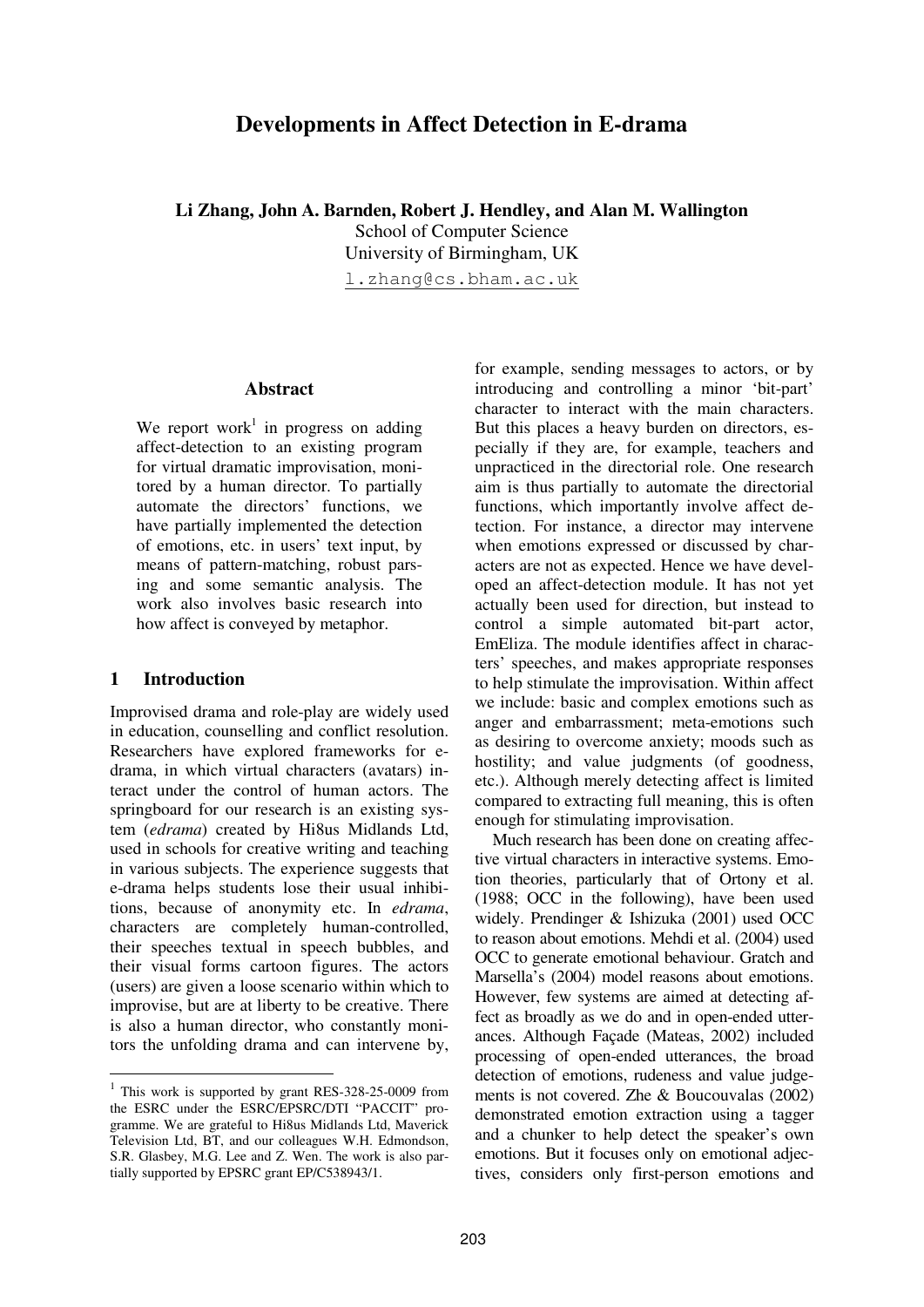neglects deep issues such as figurative expression. Our work is distinctive in several respects. Our interest is not just in (a) the positive first-person case: the affective states that a virtual character X implies that it *has* (or *had* or *will have*, etc*.*), but also in (b) affect that X implies it *lacks*, (c) affect that X implies that *other* characters have or lack, and (d) *questions, commands, injunctions,* etc. concerning affect. We aim also for the software to cope partially with the important case of metaphorical conveyance of affect (Fussell & Moss, 1998; Kövecses, 1998).

Our project does not involve using or developing deep, scientific models of how emotional states, etc., function in cognition. Instead, the deep questions investigated are on linguistic matters such as the metaphorical expression of affect. Also, in studying how people understand and talk about affect, what is of prime importance is their *common-sense* views of how affect works, irrespective of scientific reality. Metaphor is strongly involved in such views.

## **2 A Preliminary Approach**

Various characterizations of emotion are used in emotion theories. The OCC model uses emotion labels and intensity, while Watson and Tellegen (1985) use positive and negative affects as the major dimensions. Currently, we use an evaluation dimension (positive and negative), affect labels and intensity. Affect labels with intensity are used when strong text clues signalling affect are detected, while the evaluation dimension with intensity is used when only weak text clues are detected.

## **2.1 Pre-processing Modules**

The language in the speeches created in e-drama sessions, especially by excited children, severely challenges existing language-analysis tools if accurate semantic information is sought. The language includes misspellings, ungrammaticality, abbreviations (such as in texting), slang, use of upper case and special punctuation (such as repeated exclamation marks) for affective emphasis, repetition of letters or words for emphasis, and open-ended onomatopoeic elements such as "grrrr". The genre is similar to Internet chat.

To deal with the misspellings, abbreviations and onomatopoeia, several pre-processing modules are used before the detection of affect starts using pattern matching, syntactic processing by means of the Rasp parser (Briscoe & Carroll, 2002), and subsequent semantic processing.

A lookup table has been used to deal with abbreviations e.g. 'im (I am)', 'c u (see you)' and 'l8r (later)'. It includes abbreviations used in Internet chat rooms and others found in an anlysis of previous edrama sessions. We handle ambiguity (e.g.,"2" (to, too, two) in "I'm 2 hungry 2 walk") by considering the POS tags of immediately surrounding words. Such simple processing inevitably leads to errors, but in evaluations using examples in a corpus of 21695 words derived from previous transcripts we have obtained 85.7% accuracy, which is currently adequate.

The iconic use of word length (corresponding roughly to imagined sound length) as found both in ordinary words with repeated letters (e.g. 'seeeee') and in onomatopoeia and interjections, (e.g. 'wheee', 'grr', 'grrrrrr', 'agh', 'aaaggghhh') normally implies strong affective states. We have a small dictionary containing base forms of some special words (e.g. 'grr') and some ordinary words that often have letters repeated in e-drama. Then the Metaphone spelling-correction algorithm, which is based on pronunciation, works with the dictionary to locate the base forms of words with letter repetitions.

Finally, the Levenshtein distance algorithm with a contemporary English dictionary deals with misspelling.

## **2.2 Affect Detection**

In the first stage after the pre-processing, our affect detection is based on textual patternmatching rules that look for simple grammatical patterns or phrasal templates. Thus keywords, phrases and partial sentence structures are extracted. The Jess rule-based Java framework is used to implement the pattern/template-matching rules. This method has the robustness to deal with ungrammatical and fragmented sentences and varied positioning of sought-after phraseology, but lacks other types of generality and can be fooled by suitable syntactic embedding. For example, if the input is "I doubt she's really angry", rules looking for anger in a simple way will output incorrect results.

The transcripts analysed to inspire our initial knowledge base and pattern-matching rules had independently been produced earlier from edrama improvisations based on a school bullying scenario. We have also worked on another, distinctly different scenario concerning a serious disease, based on a TV programme produced by Maverick Television Ltd. The rule sets created for one scenario have a useful degree of applicability to another, although some changes in the specific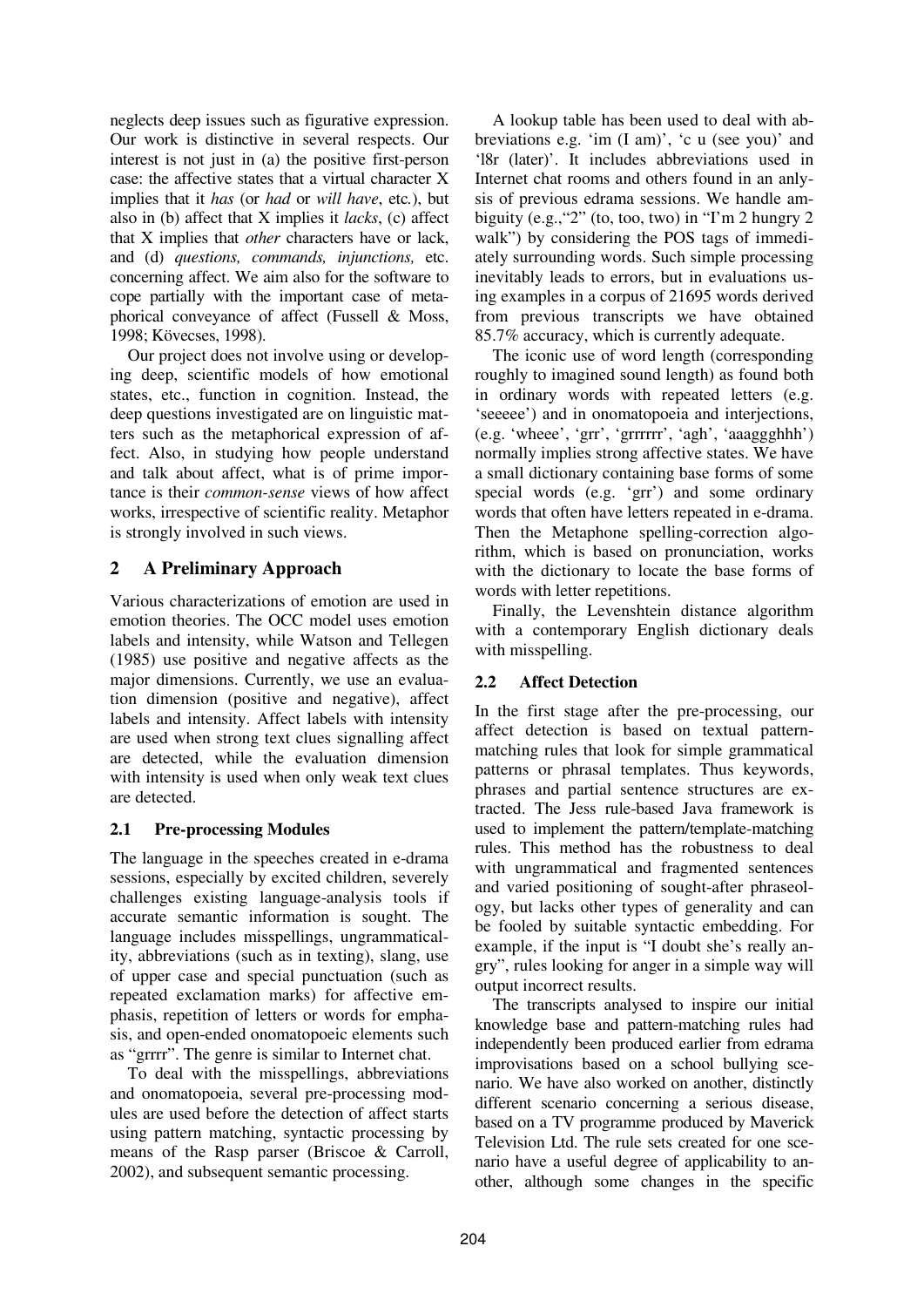knowledge database will be needed.

As a simple example of our pattern-matching, when the bully character says "Lisa, you Pizza Face! You smell", the module detects that he is insulting Lisa. Patterns such as 'you smell' have been used for rule implementation. The rules work out the character's emotions, evaluation dimension (negative or positive), politeness (rude or polite) and what response EmEliza might make. Although the patterns detected are based on English, we would expect that some of the rules would require little modification to apply to other languages.

Multiple exclamation marks and capitalisation of whole words are often used for emphasis in edrama. If exclamation marks or capitalisation are detected, then emotion intensity is deemed to be comparatively high (and emotion is suggested even without other clues).

A reasonably good indicator that an inner state is being described is the use of 'I' (see also Craggs and Wood (2004)), especially in combination with the present or future tense. In the school-bullying scenario, when 'I' is followed by a future-tense verb, a threat is normally being expressed; and the utterance is often the shortened version of an implied conditional, e.g., "I'll scream [if you stay here]." When 'I' is followed by a present-tense verb, other emotional states tend to be expressed, as in "I want my mum" and "I hate you".

Another useful signal is the imperative mood, especially when used without softeners such as 'please': strong emotions and/or rude attitudes are often being expressed. There are common imperative phrases we deal with explicitly, such as "shut up" and "mind your own business". But, to go beyond the limitations of the pattern matching we have done, we have also used the Rasp parser and semantic information in the form of the semantic profiles for the 1,000 most frequently used English words (Heise, 1965).

Although Rasp recognizes many simple imperatives directly, it can parse some imperatives as declaratives or questions. Therefore, further analysis is applied to Rasp's syntactic output.

For example, if the subject of an input sentence is 'you' followed by certain special verbs or verb phrases (e.g. 'shut', 'calm', 'get lost', 'go away', etc), and Rasp parses a declarative, then it will be changed to imperative. If the softener 'please' is followed by a base forms of the verb, the inputs are also deemed to be imperatives. If a singular proper noun or 'you' is followed by a base form of the verb, the sentence is deemed to be imperative (e.g. "Dave bring me the menu").

When 'you' or a singular proper noun is fol-

lowed by a verb whose base form equals its past tense form, ambiguity arises (e.g. "Lisa hit me"). For one special case of this, if the direct object is 'me', we exploit the evaluation value of the verb from Heise's (1965) semantic profiles. Heise lists values of evaluation (goodness), activation, potency, distance from neutrality, etc. for each word covered. If the evaluation value for the verb is negative, then the sentence is probably not imperative but a declarative expressing a complaint (e.g "Mayid hurt me"). If it has a positive value, then other factors suggesting imperative are checked in this sentence, such as exclamation marks and capitalizations. Previous conversation is checked to see if there is any recent question sentence toward the speaker. If so, then the sentence is taken to be declarative.

There is another type of sentence: 'don't you + (base form of verb)', which is often a negative version of an imperative with a 'you' subject (e.g. "Don't you call me a dog"). Normally Rasp regards such strings as questions. Further analysis has also been implemented for such sentence structure, which implies negative affective state, to change the sentence type to imperative.

Aside from imperatives, we have also implemented simple types of semantic extraction of affect using affect dictionaries and WordNet.

## **3 Metaphorical Expression of Affect**

The *explicit* metaphorical description of emotional states is common and has been extensively studied (Fussell & Moss, 1998). Examples are "He nearly exploded", and "Joy ran through me." Also, affect is often conveyed *implicitly* via metaphor, as in "His room is a cess-pit", where affect associated with a source item (cess-pit) is carried over to the corresponding target item.

Physical size is often metaphorically used to emphasize evaluations, as in "you are a big bully", "you're a big idiot", and "you're just a little bully", although the bigness may be literal as well. "Big bully" expresses strong disapproval (Sharoff, 2005) and "little bully" can express contempt, although "little" can also convey sympathy. Such examples are not only practically important but also theoretically challenging.

We have also encountered quite creative use of metaphor in e-drama. For example, in a school-bullying improvisation that occurred, Mayid had already insulted Lisa by calling her a 'pizza', developing a previous 'pizza-face' insult. Mayid then said "I'll knock your topping off, Lisa" – a theoretically intriguing spontane